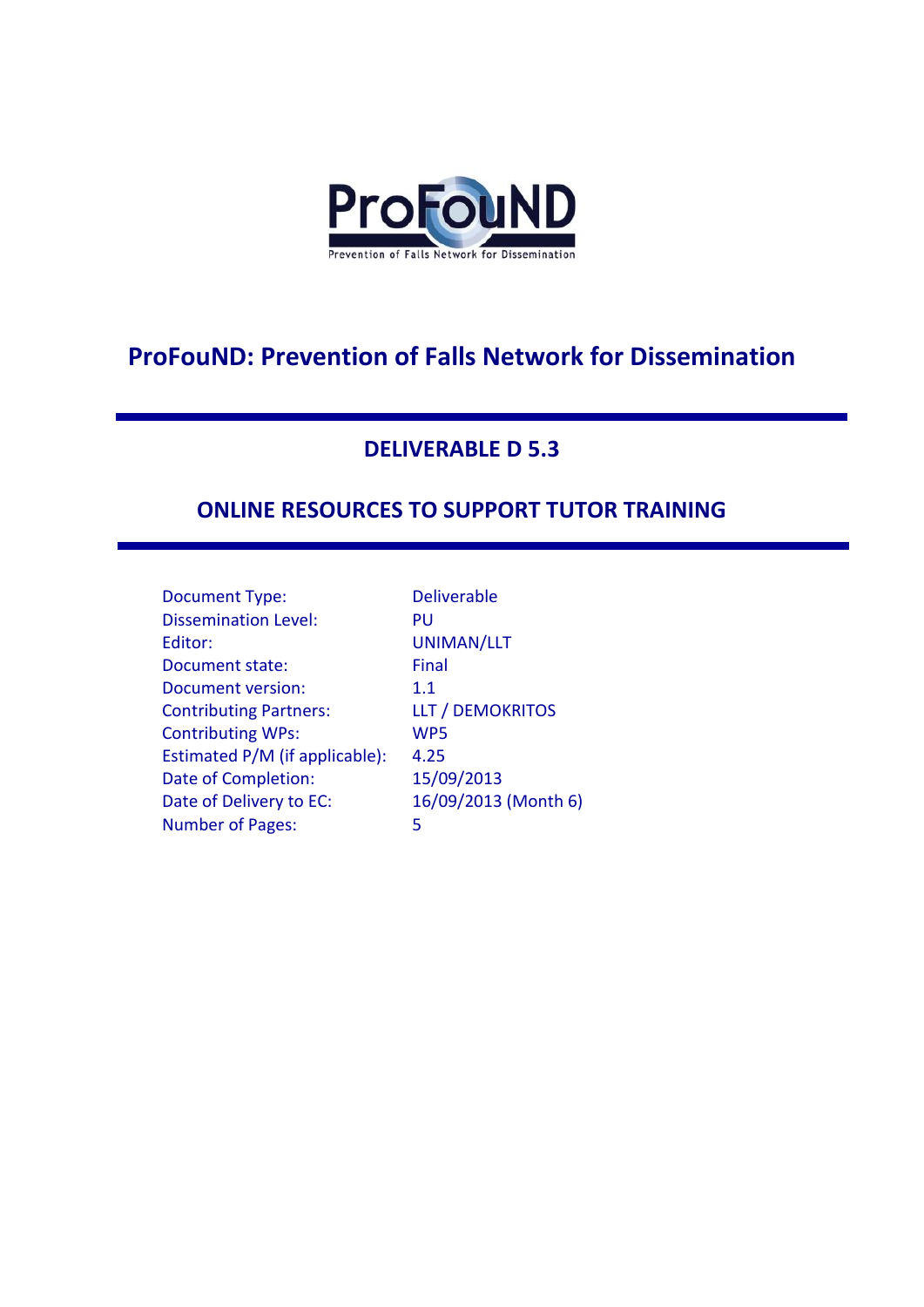#### **Contents**

| Online resources to support the learners in initial qualification in OEP and CPD3 |  |
|-----------------------------------------------------------------------------------|--|
|                                                                                   |  |
|                                                                                   |  |

## <span id="page-1-0"></span>**Introduction:**

In order to train tutors across Europe, WP5 has had to create a set of training resources available online, which will support the face to face training. These comprise evidence based training materials which will equip trainers with skills and knowledge in falls, postural stability, strength and balance exercises and motivational training as well as the skills required to organise future training, communication skills and support strategies.

This report describes the work conducted to create the suite of resources comprising deliverable D5.3, which will be implemented onto the distance learning platform created as D2.3.

## <span id="page-1-1"></span>**Online Training Resources: Introduction**

The resources have been created in the order in which the Cascade Trainers (called 'learners' before they have qualified) will need to access them. This way they track the progress of the learner through the training in order to better clarify online requirements and planning.

The resources come in three stages:

- 1) Clarification of ability to read and understand English in order to be able to complete the rest of the online training course before face to face training.
- 2) Online resources to support the learners qualification in the Otago Exercise Programme (OEP) and the Continuing Professional Development (CPD) of some additional Postural Stability Instructor (PSI) exercises and motivational training (MMe) to support uptake and adherence to exercise amongst the older people they will train.
- 3) Online resources to support the learners in delivery of future cascade training in OEP and the CPD day.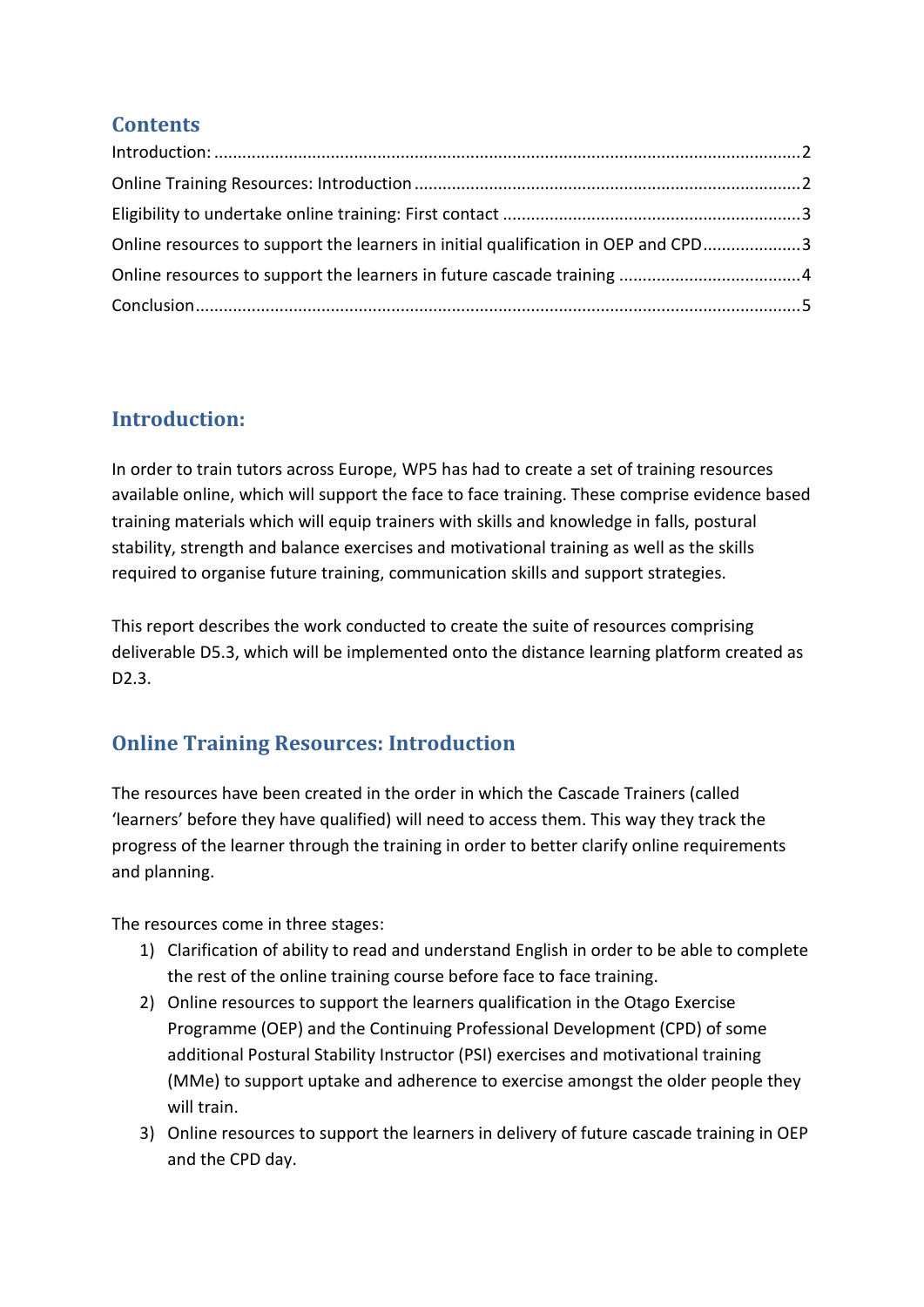#### <span id="page-2-0"></span>**Eligibility to undertake online training: First contact**

As a large amount of this cascade training needs to be done prior to face to face contact, there is a need to ensure that the learner has the skills and language competencies in order to undertake the online training, which will be in the English Language only. Therefore a number of online training resources will be available to download online and an eligibility work task must be completed and submitted before the learner will have the ability to move onto the next stage of the online training.

The learner will be able to download a pdf of the **Original New Zealand Otago Exercise Programme Manual**. This is currently available from a number of sources but will be available to download and print as necessary. They will then complete a **Pre-requisite Checklist** online (to confirm they meet the Eligibility Criteria for Cascade Trainers (documented in Deliverable 5.2). They will also need to complete TWO **Pre-requisite Worksheets** based on the manual they have downloaded. These include 29 basic questions on the evidence base behind the effectiveness of the OEP programme and the delivery of the home based OEP programme.

**NB**. After qualification, the regional Cascade Trainers will be asked to **translate** both the Manual and the Worksheets into their own language so that when they start cascade training of the OEP qualification and CPD day the resources will be in the language of the new learners.

#### <span id="page-2-1"></span>**Online resources to support the learners in initial qualification in OEP and CPD**

Upon successful completion of the checklist and submission of the worksheets, the learners will be given access to the next stage in their online learning. This will include the ability to download and print the **LLT 'How to Lead the OEP' Handbook**. This manual takes the learner through further information on how to deliver the OEP programme in groups and covers theory on motivation to uptake and adhere to exercise, safe walking techniques and information and also the need for a warm up and stretch section on top of the original OEP exercises. They will also be able to download and print the **OEP Learners Assessment Pack**. This pack details the assessment process they will have to complete in order to successfully qualify in the OEP programme (worksheets as completed, practical assessment and self evaluation of ability to teach).

They will be able to view online (but not download) a half hour **OEP exercise video**. This gives a clear set of teaching points and teaching instructions and correct technique for all the OEP exercises. The video lasts approximately half an hour and the learner would be expected to view at least **twice**.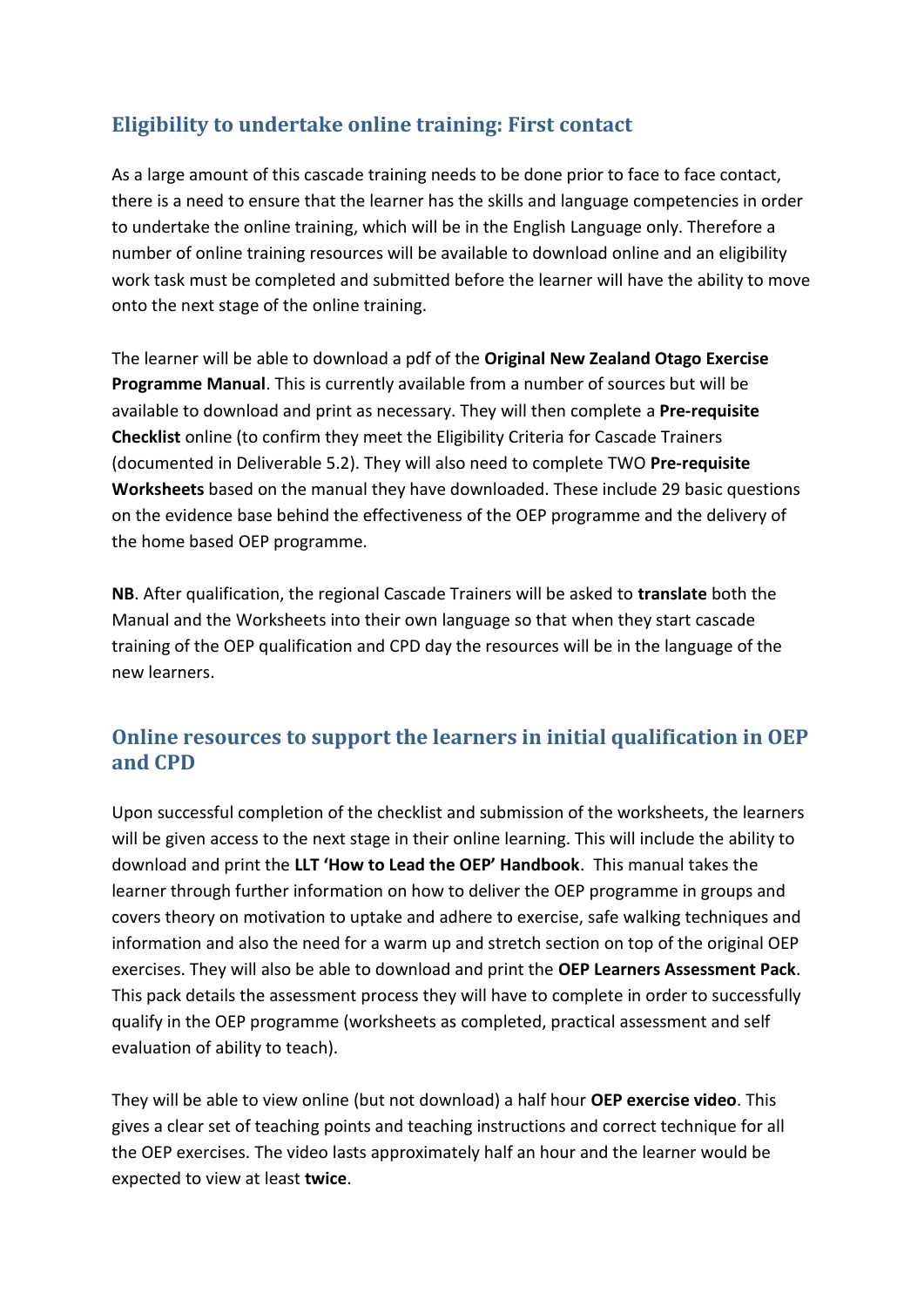A set of **OEP programme powerpoints** for the actual teaching of the OEP programme will be available to view and work through online. These include:

- 1. OEP Introduction
- 2. Health Benefits of Exercise
- 3. The Evidence behind the OEP Programme
- 4. Principles of progressing strength and balance exercise
- 5. Implementation of the OEP programme
- 6. Health benefits of walking
- 7. Motivation

For future delivery of the **CPD day**, the learners will be able to view the **LLT Supplementary Exercises Handbook** and the **CPD day powerpoints**. Once they are signed off as Cascade Trainers, they will be able to download and print this manual as desired. They will be able to view online a series of **Supplementary Exercise videos**. These include:

- 1. Backward chaining technique for teaching getting down to and up from the floor
- 2. Floor transitions (supine, prone, side lying, side sitting)
- 3. Additional strength and balance exercises

The downloading of manuals and the watching of the powerpoints and online exercise video will be tracked through the online training platform (Deliverable 2.3) so that the LLT tutors will be aware of each of the learner's journey through these tasks prior to face to face training and will be able to remind people or prompt people to complete tasks.

**NB**. After qualification, the regional Cascade Trainers will be asked to **translate** both the LLT OEP Manual and the OPE Learners Assessment Pack. They will also be asked to prepare a voiceover for the **OEP exercise video** and the **Supplementary Exercise videos** so that when they start cascade training of the OEP qualification and CPD day the resources will be in the language of the new learners. They will also translate the **OEP programme powerpoints** and the **CPD day powerpoints** into their own language so that when they start cascade training of the OEP qualification and CPD day the resources will be in the language of the new learners.

## <span id="page-3-0"></span>**Online resources to support the learners in future cascade training**

They will also be able to access online a set of Powerpoint Presentations to view and listen to (narrated in English) and be given some tasks to perform before face to face training starts to support them as future Cascade Trainers. Their viewing of these powerpoint presentations and the videos (tasks) will be tracked through the online training platform (Deliverable 2.3) so that the LLT tutors will be aware of each of the learners journey through these tasks prior to face to face training and will be able to remind people or prompt people to complete tasks.